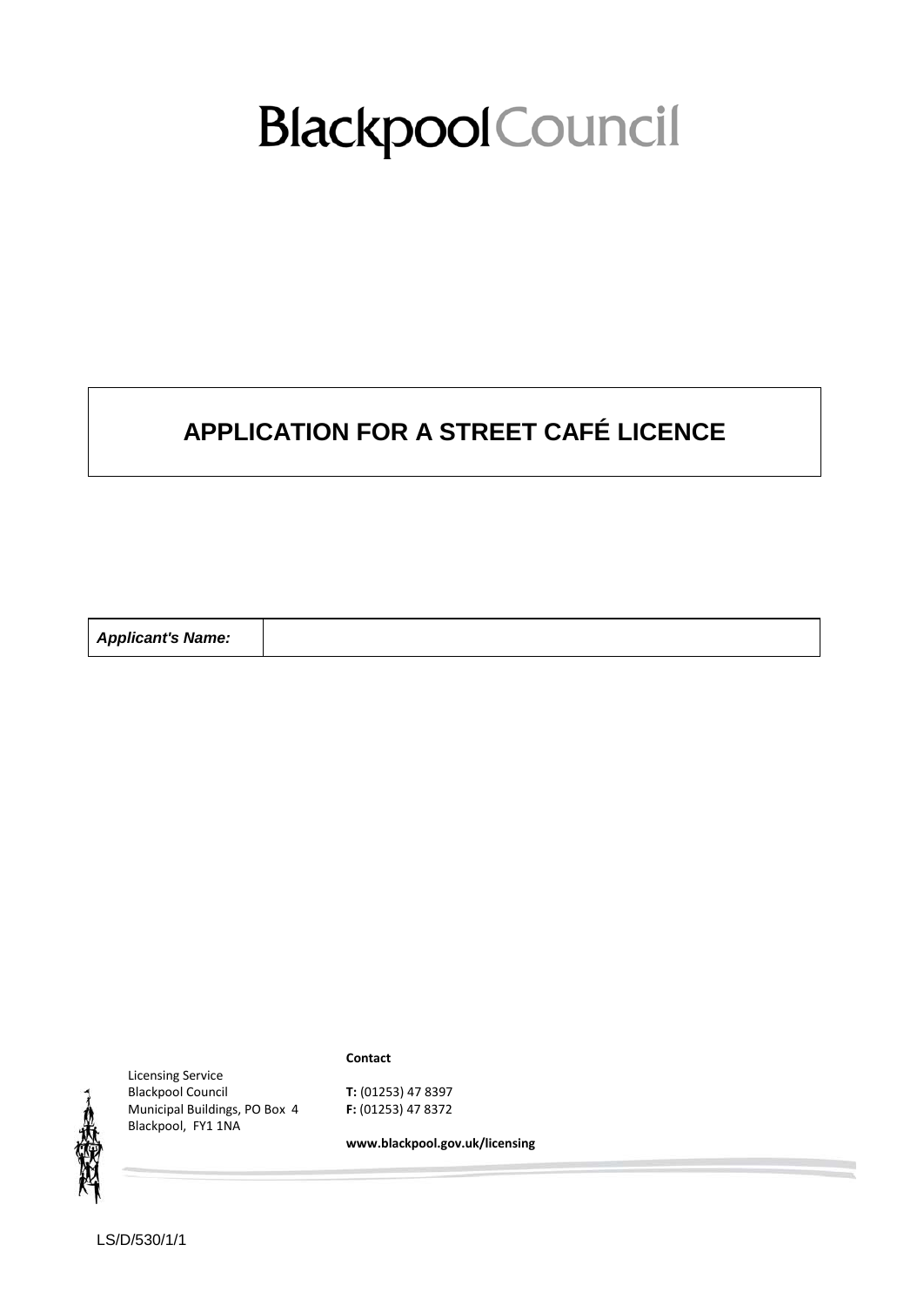# **HIGHWAYS ACT 1980**

#### **Please read Blackpool Council's Street Café Licence Policy prior to submitting your application and answer ALL the following questions**

#### **Type of Licence (please tick)**

| . .<br>$- - -$<br>new | Renewal |  |
|-----------------------|---------|--|
|-----------------------|---------|--|

#### **1a) Individual Applicant details:**

**(If there is more than one individual applicant the second applicant's details should be entered on a separate sheet)**

| Title:                                  | Mr | Mrs | <b>Miss</b> | Ms | Forename (s)                     |                      |  |  |
|-----------------------------------------|----|-----|-------------|----|----------------------------------|----------------------|--|--|
| <b>Surname</b>                          |    |     |             |    |                                  | <b>Date of Birth</b> |  |  |
|                                         |    |     |             |    |                                  |                      |  |  |
| <b>Home address</b>                     |    |     |             |    |                                  |                      |  |  |
|                                         |    |     |             |    |                                  | <b>Post Code</b>     |  |  |
| <sup>2</sup> Telephone<br><b>Number</b> |    |     |             |    | <b>2</b> Mobile<br><b>Number</b> |                      |  |  |
| <b>Email</b><br><b>Address</b>          |    |     |             |    |                                  |                      |  |  |

#### **1b) Company Applicant details:**

**(If applying as a company please provide the name and registered address of the company in full. Where appropriate please give any registered number. In the case of a partnership or other joint venture (other than a body corporate), please give the name and address of each party concerned.)**

| <b>Name</b>                                                                      |  |  |  |                  |  |  |  |  |
|----------------------------------------------------------------------------------|--|--|--|------------------|--|--|--|--|
|                                                                                  |  |  |  |                  |  |  |  |  |
| <b>Address</b>                                                                   |  |  |  |                  |  |  |  |  |
|                                                                                  |  |  |  | <b>Post Code</b> |  |  |  |  |
| <b>Telephone</b><br><b>Number</b>                                                |  |  |  |                  |  |  |  |  |
| E-Mail<br><b>Address</b>                                                         |  |  |  |                  |  |  |  |  |
| <b>Registered number</b><br>(where applicable)                                   |  |  |  |                  |  |  |  |  |
| Description of applicant (e.g. partnership, company, unincorporated association) |  |  |  |                  |  |  |  |  |
|                                                                                  |  |  |  |                  |  |  |  |  |
|                                                                                  |  |  |  |                  |  |  |  |  |
|                                                                                  |  |  |  |                  |  |  |  |  |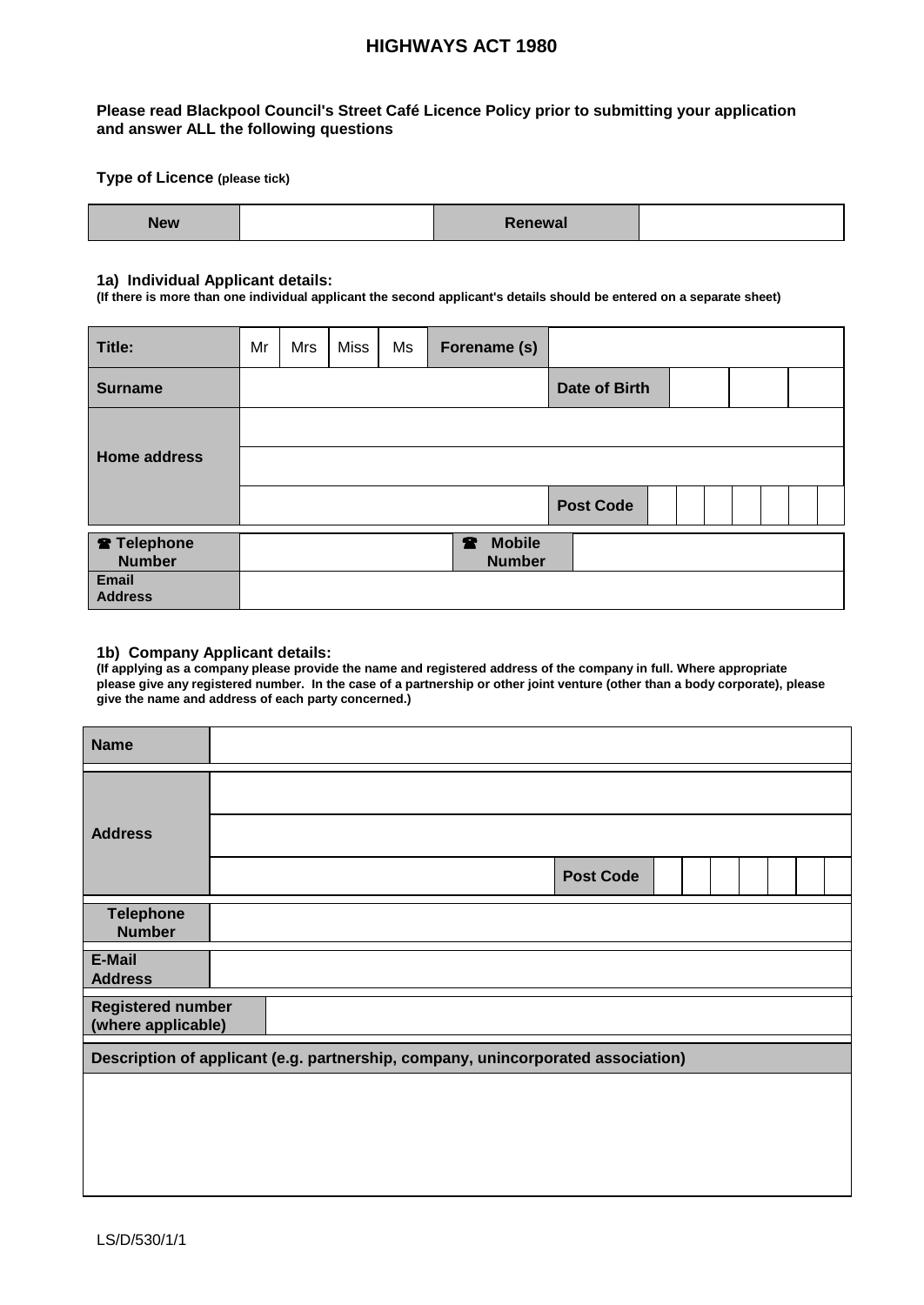#### **2) Contact details of any person acting for the applicant:**

| Title:                                                             | Mr | Mrs | Miss | Ms | Forename (s)                     |                      |  |  |
|--------------------------------------------------------------------|----|-----|------|----|----------------------------------|----------------------|--|--|
| <b>Surname</b>                                                     |    |     |      |    |                                  | <b>Date of Birth</b> |  |  |
| <b>Home address</b>                                                |    |     |      |    |                                  | <b>Post Code</b>     |  |  |
| <sup>2</sup> Telephone<br><b>Number</b><br>Email<br><b>Address</b> |    |     |      |    | <b>2</b> Mobile<br><b>Number</b> |                      |  |  |

#### **3) Details of premises:**

| Name of Café<br>(Trading name) |                 |                  |  |  |  |
|--------------------------------|-----------------|------------------|--|--|--|
| <b>Address of</b>              |                 |                  |  |  |  |
| premises                       |                 |                  |  |  |  |
|                                |                 | <b>Post Code</b> |  |  |  |
| <b>R</b> Telephone             | <b>2</b> Mobile |                  |  |  |  |
| <b>Number</b>                  | <b>Number</b>   |                  |  |  |  |
| Email<br><b>Address</b>        |                 |                  |  |  |  |

#### **4) Description of Cafe:**

**Describe the proposed location for the street café. Give the dimensions of the area you wish to occupy in metres (length x width)**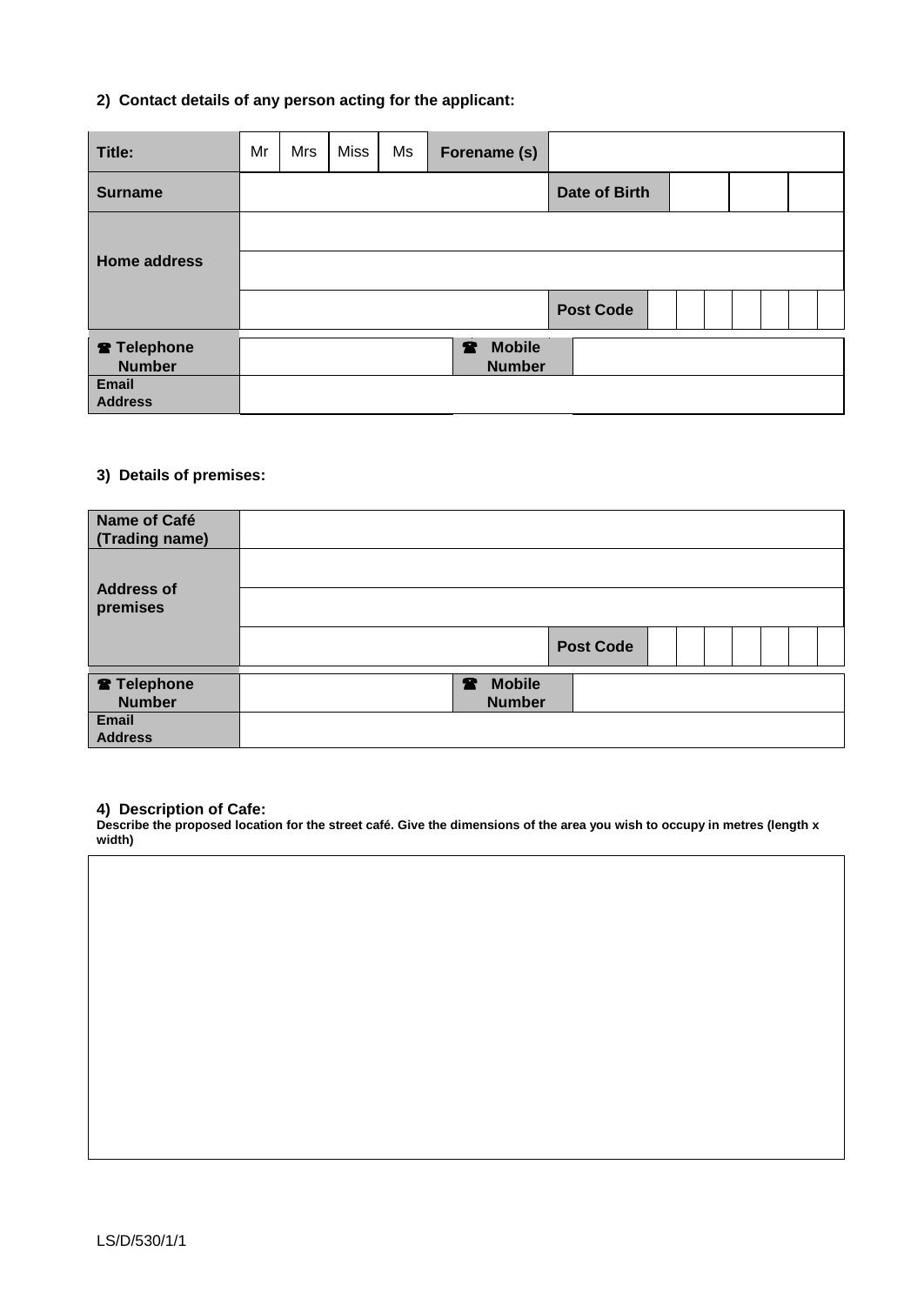**5) Please supply details of the proposed furniture and barriers to be used which must include type** 

**(See policy for guidance).** 

**6) Are there any lighting columns, litter bins, road signs, public seating, trees, etc. on the site within the boundary of the area or adjacent to the proposed street café?**

| <b>′ES</b> | <b>NO</b> |
|------------|-----------|
|------------|-----------|

**(If YES, these must be shown on your plan)**

**7) Do you have your own toilet facilities available for patrons of the cafe area? (See policy for guidance)**

| <b>YES</b> | <b>NO</b> |
|------------|-----------|
|------------|-----------|

#### **8) Is it intended to seek a licence to serve alcohol within the café area?**

| <b>YES</b> | ΝO |
|------------|----|
|            |    |

**9) What range of food/drinks (alcoholic and non-alcoholic) are to be served within the café area? Give details below:**

**Note: If it is intended to sell alcoholic drinks within the café area, you are required to obtain a Premises Licence; please contact the Licensing Service, Municipal Buildings, P.O. Box 4, Blackpool, FY4 1NA, tel. 01253 478572 / 478589 for further information**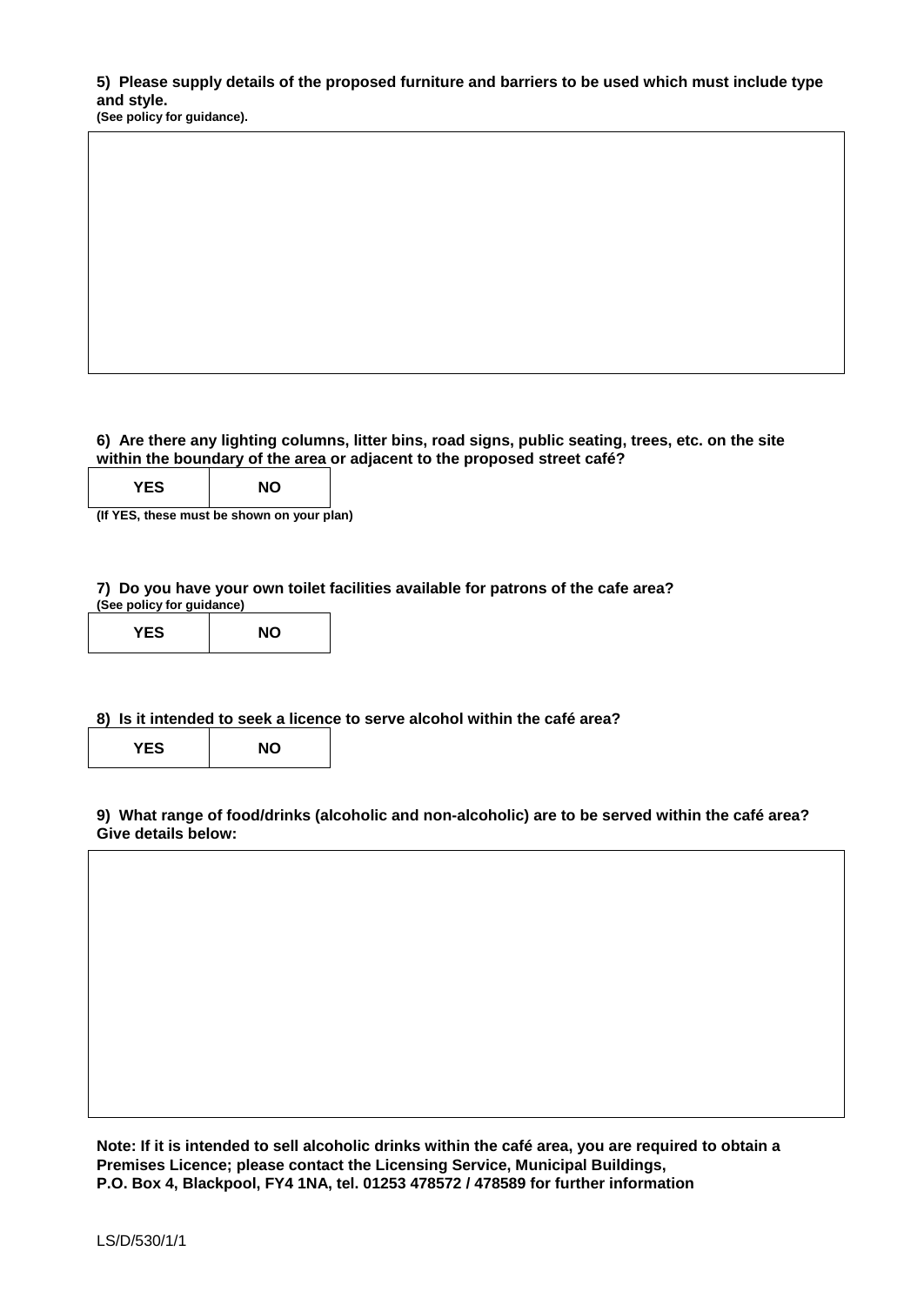# **Checklist**

#### **I enclose the following:** Please tick

| $\bullet$ | One complete copy of this form |
|-----------|--------------------------------|
|-----------|--------------------------------|

- Two location plans to Ordinance Survey quality showing the proposed area for the street café at a scale of 1:1250
- Two detailed plans (to show the proposed street café) at a scale of 1:50 or 1:100
- Full manufacturer's literature / details of the furniture / equipment to be used
- A copy of the menu
- Details of the management arrangements for the café
- Copy of Public Liability Insurance (minimum £1,000,000)
- The fee (see notes for guidance)

## **Signature**

Please read and sign the following statement.

I wish to apply for a licence to use the Highway fronting the aforementioned premises for the purpose of a Street Café

| <b>Signed</b> | <b>Print name</b> | <b>Date</b> |
|---------------|-------------------|-------------|
|               |                   |             |
|               |                   |             |